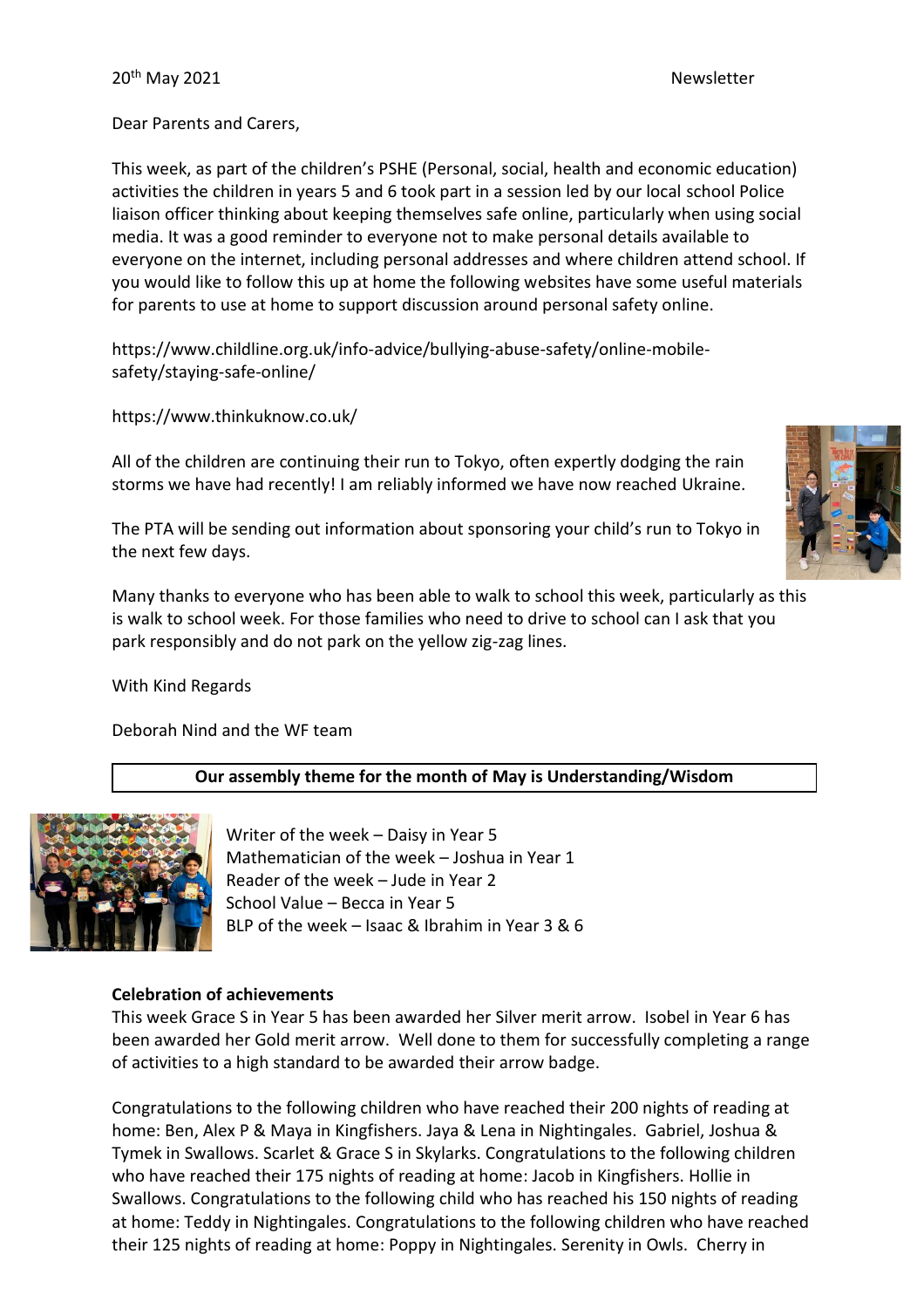Eagles. Congratulations to the following children who have reached their 100 nights of reading at home: Tegan & Phoebe in Nightingales. Amelia & Arthur in Swallows. Olly in Eagles. Bethany-Rose in Skylarks. Congratulations to the following children who have reached their 50 nights of reading at home: Luna & Dylan in Swallows.

# **Attendance**

# **EVERY SCHOOL DAY COUNTS!**

There are only 190 statutory school days in one year and 175 days (weekends and school holidays) available to use for holidays. Parents should avoid taking their children out of school during term time in order to go on holiday.

| <b>Class</b>      | Attendance for 10.05.21 - 14.05.21 |
|-------------------|------------------------------------|
| Eagles            | 97.69%                             |
| Kestrel           | 97.39%                             |
| Kingfishers       | 99.20%                             |
| Nightingales      | 96.30%                             |
| Owls              | 98.40%                             |
| Peregrine Falcons | 93.57%                             |
| <b>Red Kites</b>  | 97.50%                             |
| Robins            | 93.81%                             |
| Sky Larks         | 96.30%                             |
| <b>Swallows</b>   | 95.71%                             |
| Wrens             | 100%                               |
| Total             | 96.83%                             |

#### **Class Photos**

Your child's class photographs are now ready to view and purchase. An email will be sent to you with the link to view and order.

# **Yarnton Youth Netball**

Summer netball sessions. Open to boys and girls in years 5 & 6 from William Fletcher School. Training for the summer term will be Wednesdays after school 3:15-4:00 on the hard court on Rutten Lane. If you're interested in your child taking part please email **[yarntonyouthnetball@gmail.com](mailto:yarntonyouthnetball@gmail.com)** for more details.

# **Yarnton Blues FC U9s (September 2021)**

Yarnton Blues Football Club – U9s are looking for players for next season (starting September 2021). If your child will still be aged 8 on August 31st 2021 and would be interested in joining the team, we have spaces available at the moment.

Training sessions take place on Wednesdays at 17:30 at Yarnton Park, off Rutten lane. \*\*Note: Football boots or astros, and shin pads required.

If you would like more information please contact the club secretary James Finnigan via email [\(secretary@yarnton-blues.co.uk\)](mailto:secretary@yarnton-blues.co.uk).

# **Junior Touch Rugby**

Junior touch rugby is back! Come and give this minimal contact form of rugby a try. This is for anyone over the age of 9, boy or girl, no experience necessary. Wednesday evenings starting 21st April, 6-7pm. See flyer on the app for more info or contact [kate@oxfordtouch.co.uk](mailto:kate@oxfordtouch.co.uk)

# **Breakfast Club**

Breakfast club runs every day from 07:30 – 08:45 in the Howard Hillsdon building (old playgroup). The children enjoy a range of breakfast cereals, fruit juices, yoghurts and toast,